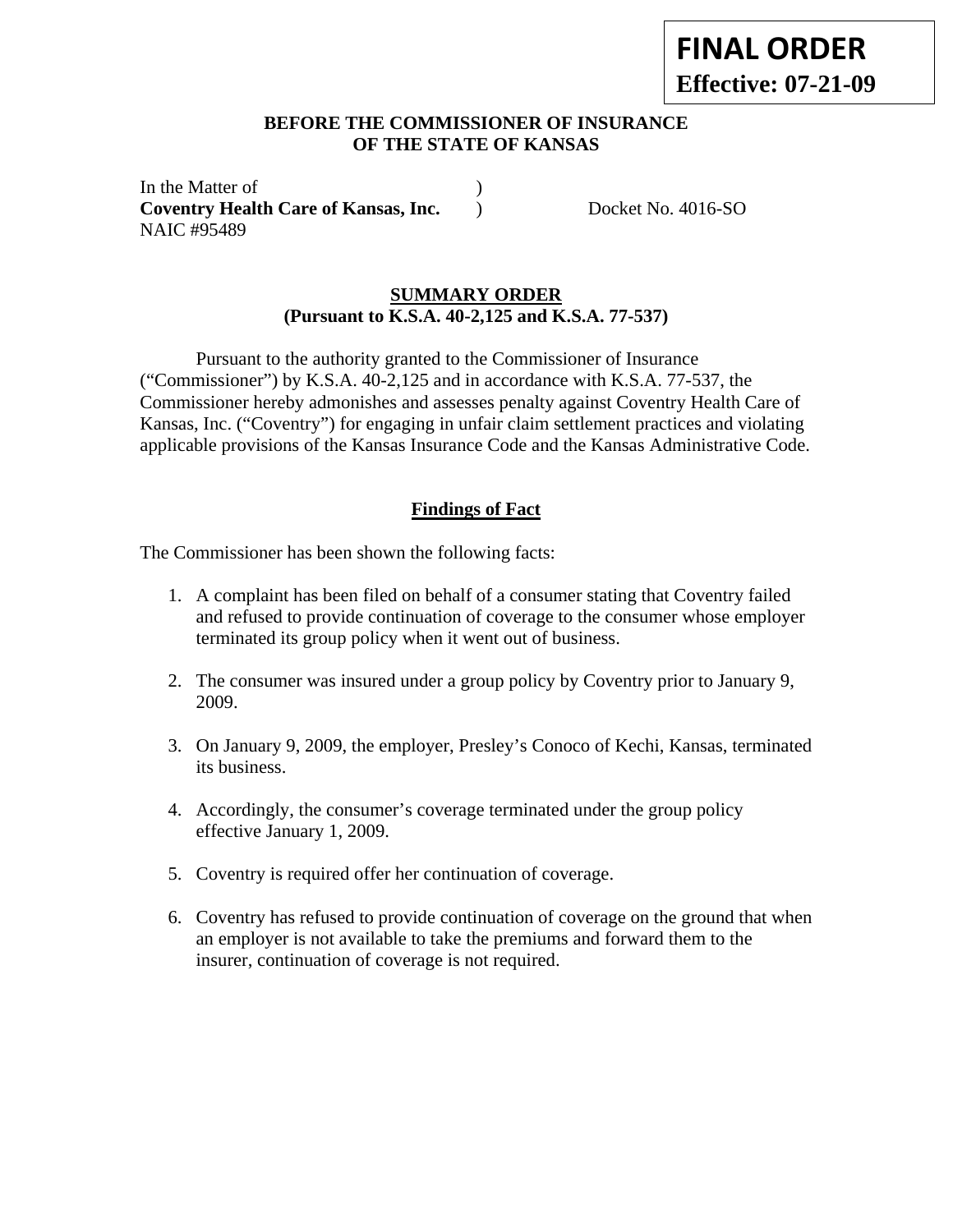# **Applicable Law**

K.S.A. 40-2209 (i) states, in pertinent part:

A group policy of insurance delivered or issued for delivery or renewed which provides hospital, surgical or major medical expense insurance, or any combination of these coverages, on an expense incurred basis, shall provide that an employee . . . whose insurance under the group policy has been terminated for any reason, including discontinuance of the group policy in its entirety or with respect to an insured class . . . shall be entitled to have such coverage nonetheless continued under the group policy for a period of 18 months . . . .

K.S.A. 40-2406 states, in pertinent part:

- (a) Whenever the commissioner has reason to believe that any . . . person has been engaged or is engaging in this state in any unfair . . . act or practice, whether or not defined in K.S.A. 40-2404 and amendments thereto, and that a proceeding by the commissioner in respect thereto would be in the interest of the public, the commissioner shall issue and serve upon such person a statement of the charges in that respect and conduct a hearing thereon in accordance with the provisions of the Kansas administrative procedure act.
- (b) If, after such hearing, the commissioner determines that the person charged has engaged in any unfair . . . practice, any costs incurred as a result of conducting any administrative hearing authorized under the provisions of this section shall be assessed against such person or the company or companies represented by such person as an agent, broker or adjuster who is a participating party to the matter giving rise to the hearing. As used in this subsection, "costs" shall include witness fees, mileage allowances, any costs associated with reproduction of documents which become a part of the hearing record and the expense of making a record of the hearing.

#### K.S.A. 40-2407(a) states, in pertinent part:

If, after such hearing, the commissioner shall determine that the person charged has engaged in an . . . unfair . . . act or practice, the commissioner shall render an order requiring such person to cease and desist from engaging in such . . . act or practice . . . .

K.S.A. 40-2,125 states, in pertinent part:

(a) If the commissioner determines after notice and opportunity for a hearing that any person has engaged or is engaging in any act or practice constituting a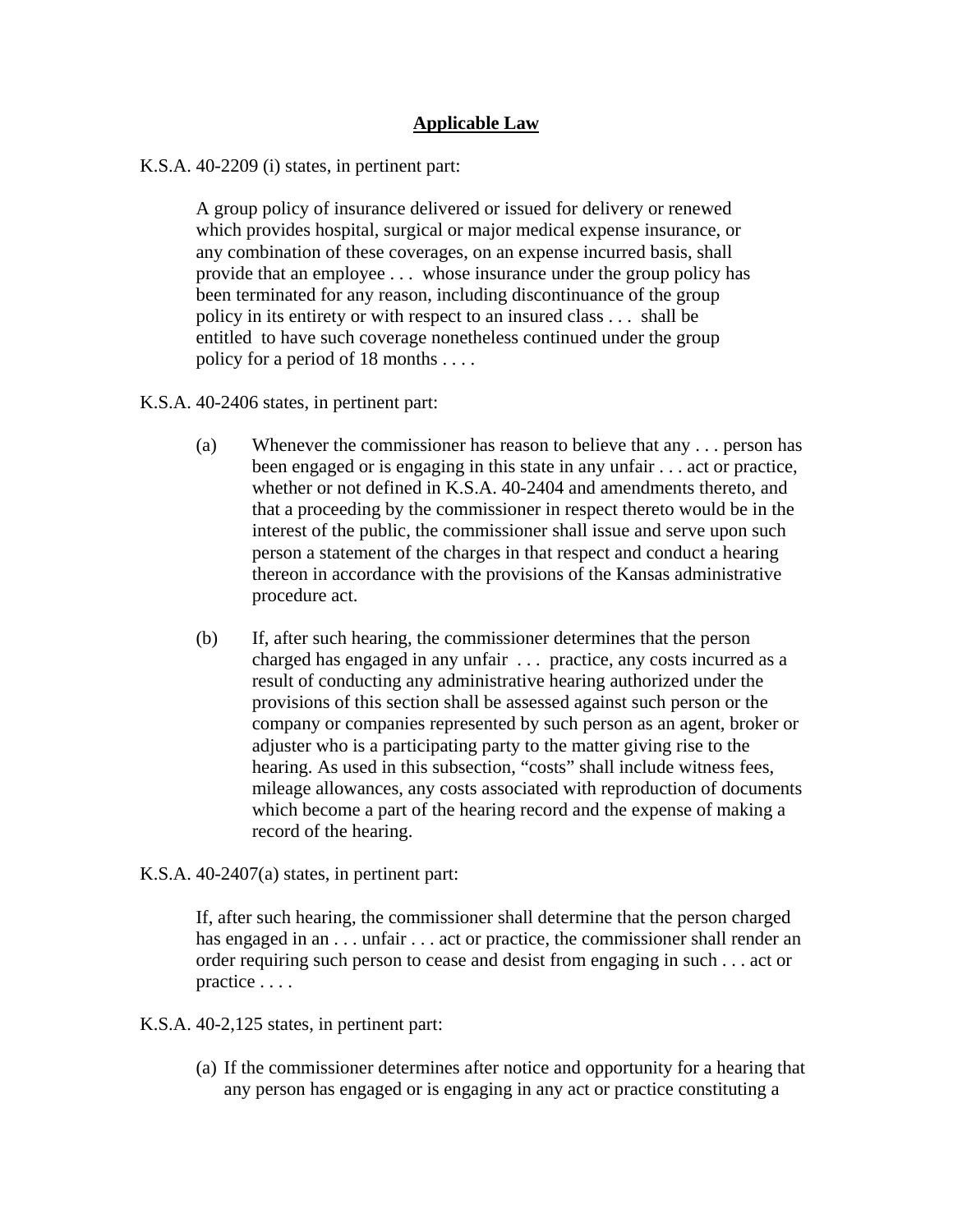violation of any provision of Kansas insurance statutes or any rule and regulation or order thereunder, the commissioner may in the exercise of discretion, order any one or more of the following:

(1) Payment of a monetary penalty of not more than \$1000 for each and every act or violation, unless the person knew or reasonably should have known such person was in violation of the Kansas insurance statutes or any rule and regulation or order thereunder, in which case the penalty shall be not more than \$2,000 for each and every act or violation;

### **Conclusions of Law:**

Based upon the Findings of Fact enumerated in paragraphs #1 through #6 and the Applicable Law stated above, the commissioner finds that Coventry has violated Kansas insurance laws as follows:

- 1. Coventry has failed to provide continuation of coverage to the insured as required by K.S.A. 40-2209(i).
- 2. Coventry has engaged in an . . . unfair . . . act or practice by stating to KID that it would provide continuation of coverage and sending the insured a notice of premium amount of a conversion policy in violation of K.S.A. 40-2407(a).
- 3. If it is determined that Coventry has engaged an unfair practice, any costs incurred as a result of conducting any administrative hearing authorized under the provisions of this section shall be assessed against Coventry.

#### **Policy Reasons**

- 1. No statutory or rational basis exists for extending continuation of coverage to consumers who have lost coverage because of termination the group policy by the employer or the insurer but not to consumers who have lost coverage because of the termination of the business.
- 2. Continuation of coverage that provides transition coverage for consumers whose coverage under a group policy has been terminated for any reason serves the needs of consumers and the state of Kansas.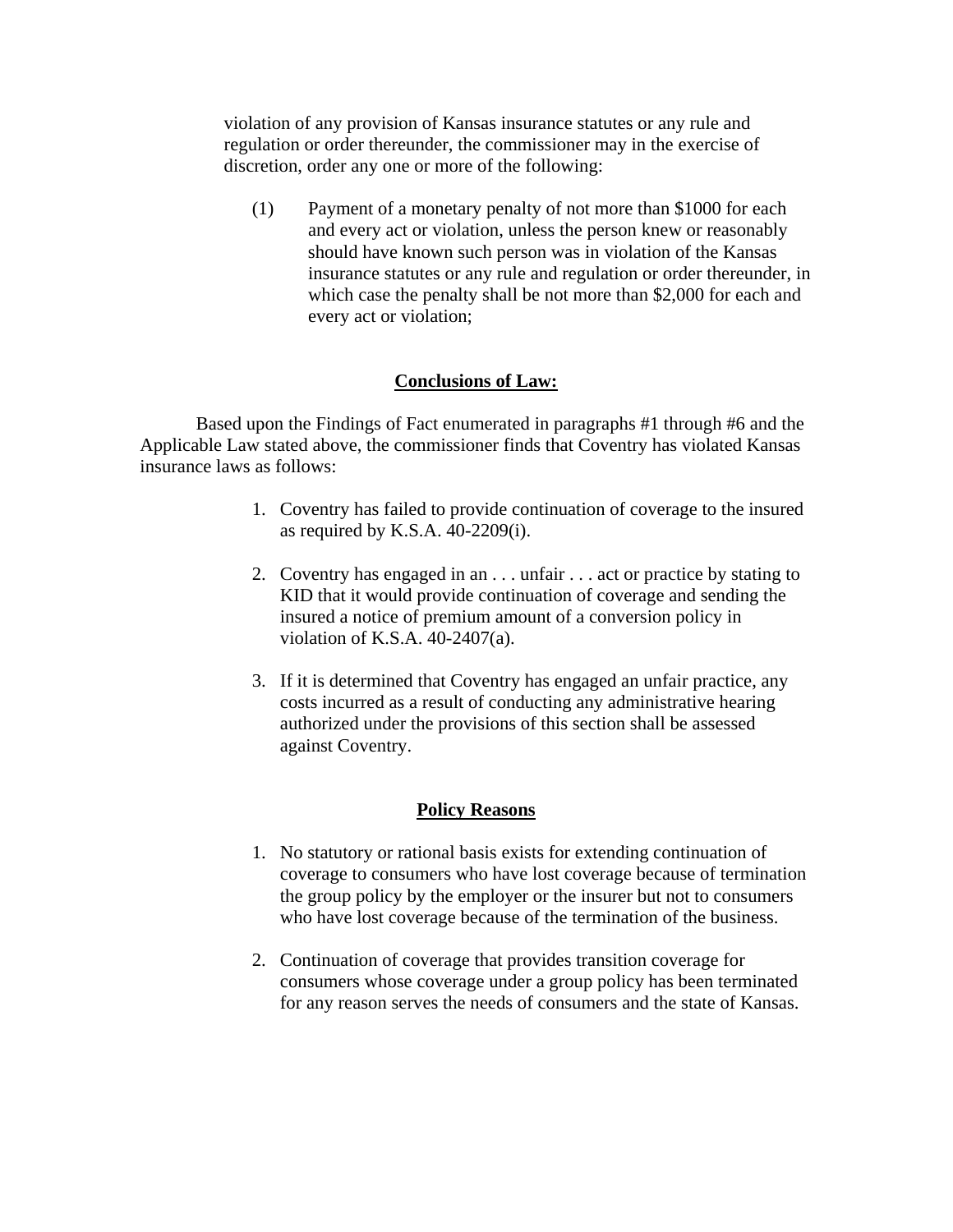### **IT IS, THEREFORE, ORDERED BY THE COMMISSIONER OF INSURANCE:**

Pursuant to K.S.A. 40-2,125 Coventry shall pay a monetary penalty, due and payable to the Kansas Insurance Commissioner on or before the 14<sup>th</sup> day from the date of this Order, in the amount of ONE THOUSAND DOLLARS AND 00/100 (\$1000.00) for its above-stated violation of K.S.A. 40-2209(i).

Pursuant to K.S.A. 40-2407 (1), Coventry is ordered to cease and desist from denying continuation coverage to the insured and to other like situated individuals whose coverage under a group policy has ceased due to the termination of group policy.

The Commissioner shall maintain jurisdiction over this matter to issue any Order(s) deemed necessary and appropriate.

#### **NOTICE OF RIGHTS**

Coventry is entitled to a hearing pursuant to K.S.A. 77-537, the Kansas Administrative Procedures Act. If Coventry desires a hearing, the company must file a written request for a hearing with:

 John W. Campbell, General Counsel Kansas Insurance Department 420 S.W. 9th Street Topeka, Kansas 66612

This request must be filed within fifteen (15) days from the date of service of this Order. If Coventry requests a hearing, the Kansas Insurance Department will notify the company of the time and place of the hearing and the information on the procedures, right of representation, and other rights of parties relating to the conduct of the hearing, before commencement of the same.

If a hearing is not requested in the time and manner stated above, this Summary Order shall become effective as a Final Order upon the expiration of time for requesting a hearing, pursuant to K.S.A. 77-613. In the event Coventry files a petition for judicial review, pursuant to K.S.A. 77-613(e), the agency officer to be served on behalf of the Kansas Insurance Department is:

 John W. Campbell, General Counsel Kansas Insurance Department 420 S.W. 9th Street Topeka, Kansas 66612